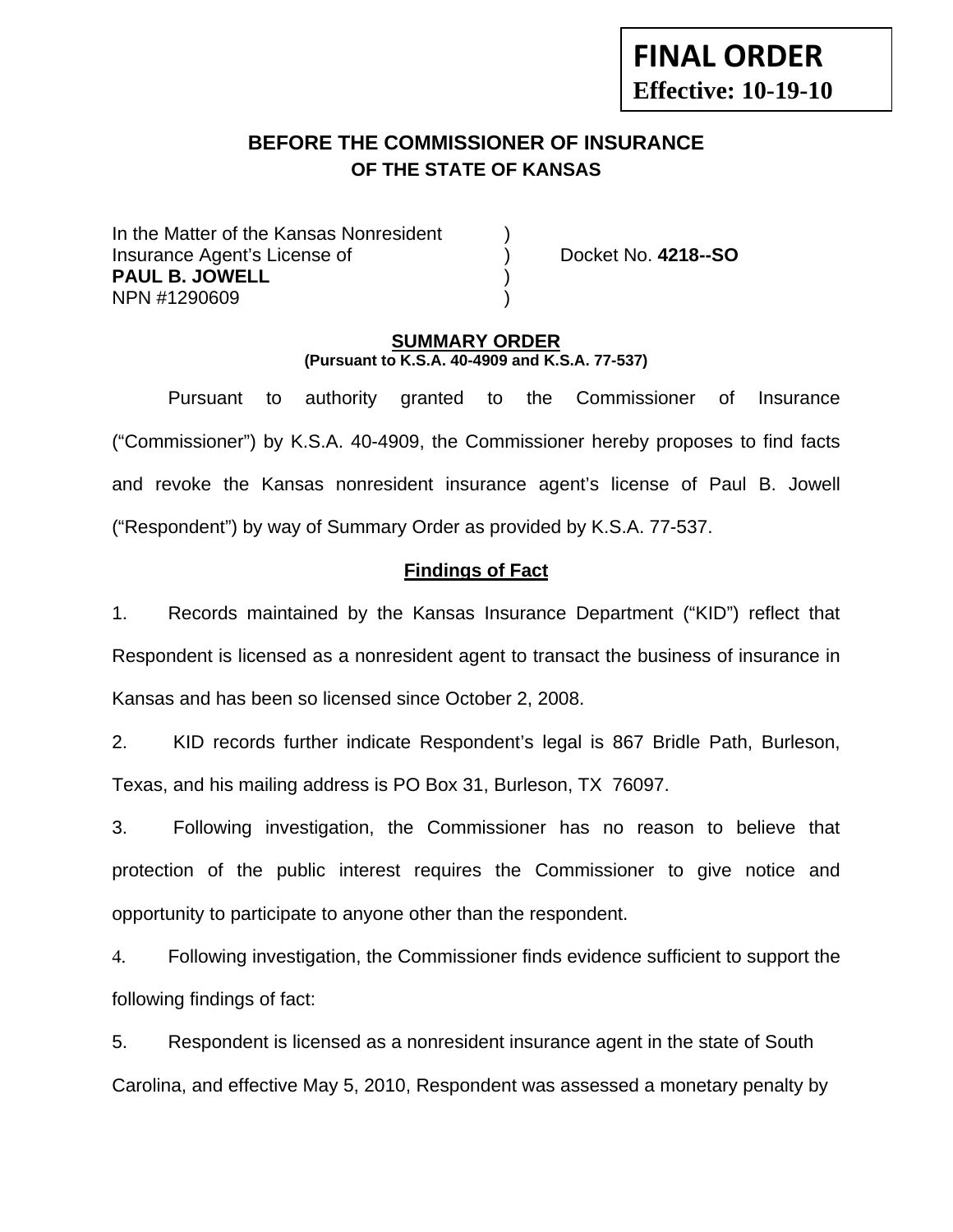the South Carolina insurance regulator for using unlicensed individuals to sell insurance.

6. Respondent did not report this action to the Kansas Insurance Department within

30 days as required by K.A.R. § 40-7-9(a) and has not reported it to date.

7. By letter of August 31, 2010, counsel for KID wrote to Respondent at his mailing

address of record and invited Respondent to reply within 15 business days if he

disputed the above.

8. To date, the letter has not been returned and Respondent has not replied. Thus,

the above facts are deemed undisputed.

# **Applicable Law**

9. K.S.A. 40-4909(a) provides, in relevant part:

"The commissioner may deny, suspend, revoke or refuse renewal of any license issued under this act if the commissioner finds that the applicant or license holder has . . .

(2) Violated: (A) Any provision of chapter 40 of the Kansas Statutes Annotated, and amendments thereto, or any rule and regulation promulgated thereunder; . . . [or]

(C) any insurance law or regulation of another state; . . .

(12) Knowingly accepted insurance business from an individual who is not licensed."

10. K.A.R. §40-7-9(a) requires a licensed agent to report to the Commissioner within

30 days any disciplinary action against the agent's license by the insurance regulatory

agency of another jurisdiction.

11. In addition, the Commissioner may revoke any license issued under the Insurance Agents Licensing Act if the Commissioner finds that the interests of the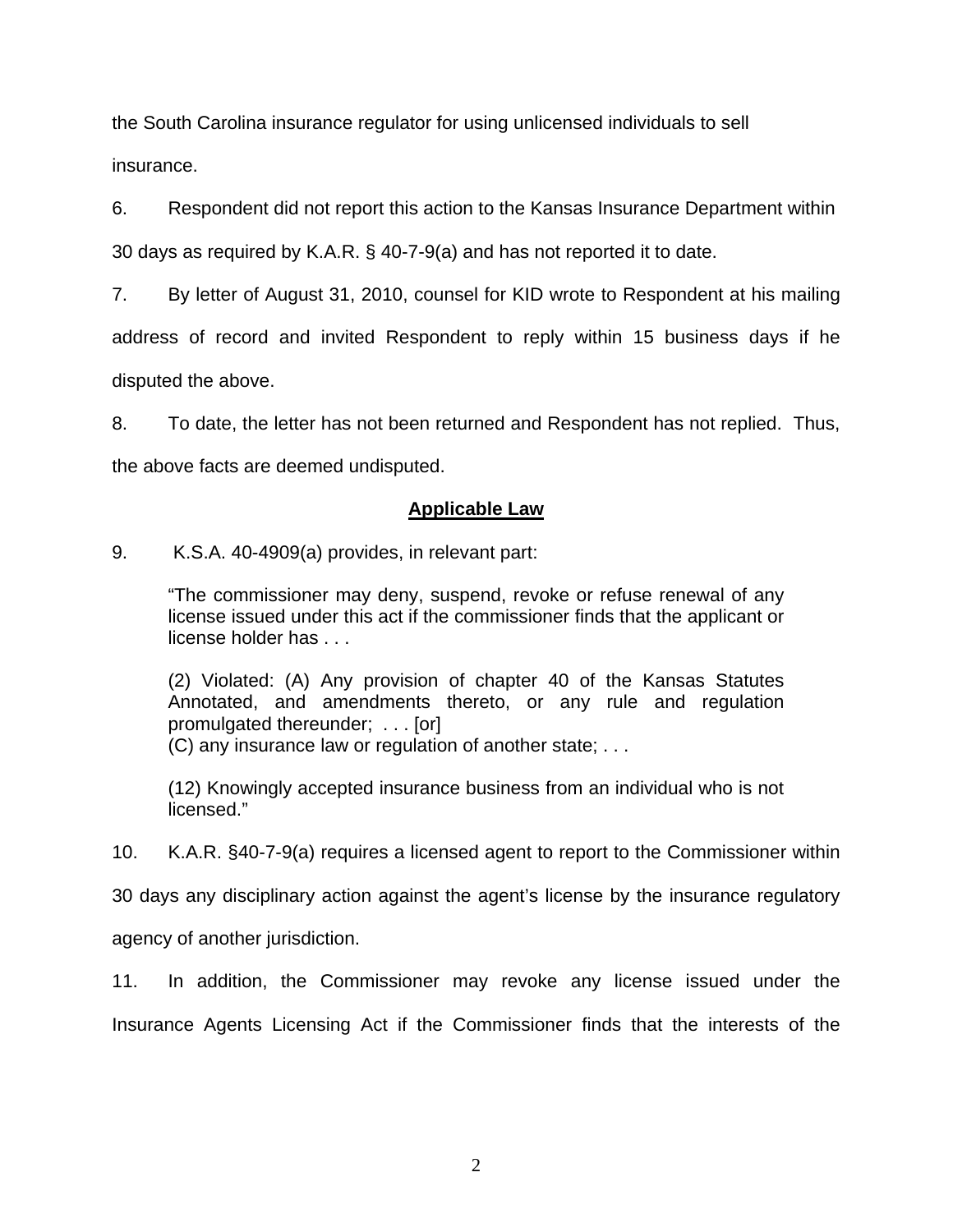insurer or the insurable interests of the public are not properly served under such license. K.S.A. 40-4909(b).

#### **Conclusions of Law**

12. The Commissioner has jurisdiction over Respondent as well as the subject matter of this proceeding, and such proceeding is held in the public interest.

13. The Commissioner finds, based on the undisputed facts contained in paragraphs 5 and 6, that Respondent's license may be revoked pursuant to K.S.A. 40-4909(a)(2)(A) because Respondent has violated K.A.R. §40-7-9(a) by failing to report a disciplinary action to the Commissioner.

14. The Commissioner finds, based on the facts contained in paragraph 5, that Respondent's license may be revoked pursuant to K.S.A. 40-4909(a)(2)(C) because Respondent violated an insurance law of another state.

15. The Commissioner finds, based on the facts contained in paragraph 5, that Respondent's license may be revoked pursuant to K.S.A. 40-4909(a)(12) because Respondent accepted insurance business from an unlicensed person.

16. Based on the foregoing findings, the Commissioner concludes that sufficient grounds exist for the revocation of Respondent's insurance agent's license pursuant to K.S.A. 40-4909(a).

17. The Commissioner further concludes Respondent's license may be revoked pursuant to K.S.A. 40-4909(b) because such license is not properly serving the interests of the insurer and the insurable interests of the public.

18. Based on the facts and circumstances set forth herein, it appears that the use of summary proceedings in this matter is appropriate, in accordance with the provisions

3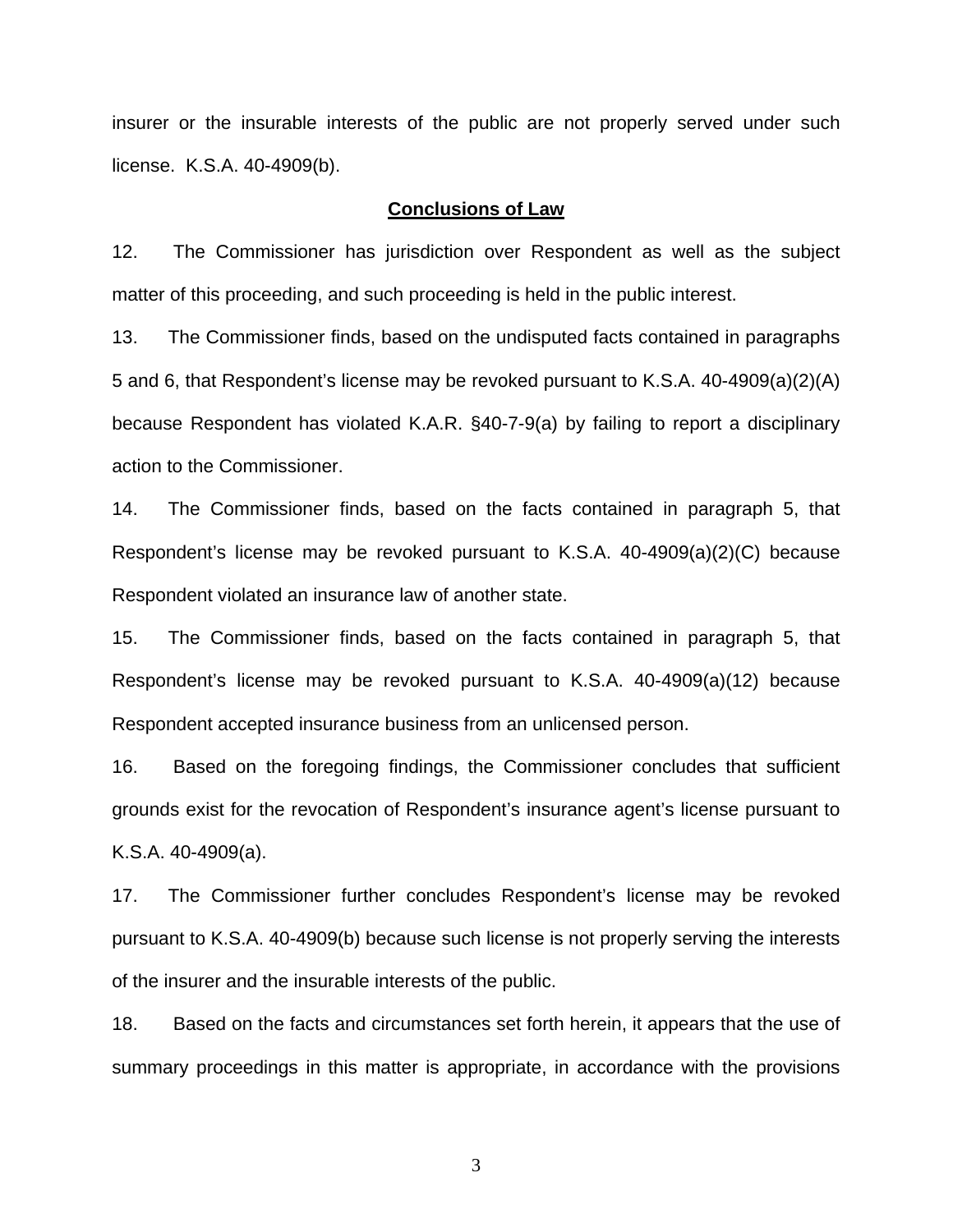set forth in K.S.A. 77-537(a), in that the use of summary proceedings does not violate any provision of the law, the protection of the public interest does not require the KID to give notice and opportunity to participate to persons other than Respondent, and after investigation, KID believes in good faith that the allegations will be supported to the applicable standard of proof.

# **IT IS THEREFORE ORDERED BY THE COMMISSIONER OF INSURANCE**

**THAT** the Kansas nonresident insurance agent's license of **PAUL B. JOWELL** is hereby **REVOKED. It is further ordered,** that **PAUL B. JOWELL** shall **CEASE and DESIST** from the sale, solicitation, or negotiation of insurance and/or receiving compensation deriving from the sale, solicitation, or negotiation of insurance conducted on and after the effective date of this order.

## **IT IS SO ORDERED THIS \_\_28th\_\_\_ DAY OF September, 2010, IN THE CITY OF TOPEKA, COUNTY OF SHAWNEE, STATE OF KANSAS.**



 \_/s/ Sandy Praeger\_\_\_\_\_\_\_\_\_\_\_\_\_\_\_\_ Sandy Praeger Commissioner of Insurance

/s/ John W. Campbell John W. Campbell General Counsel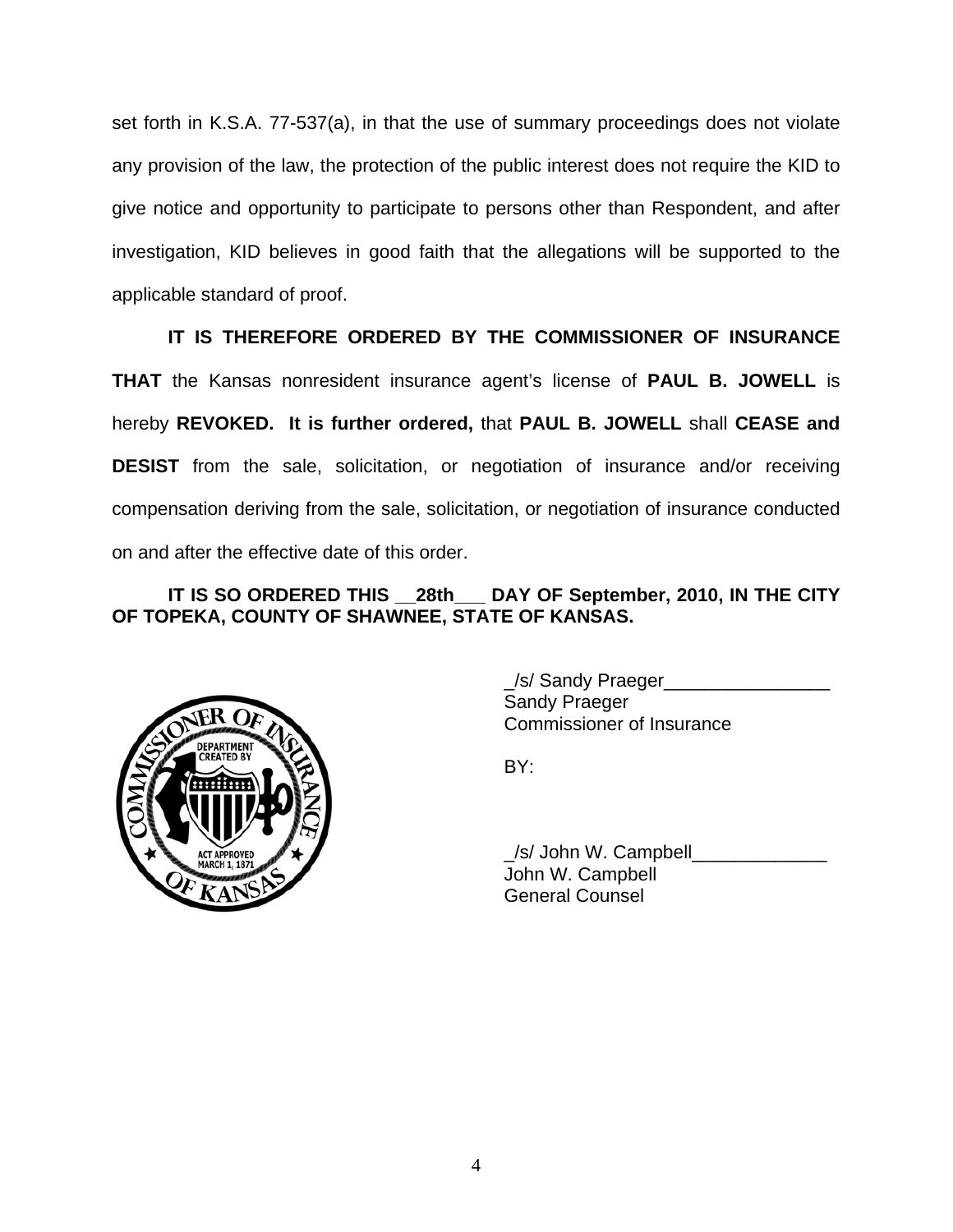#### **NOTICE OF RIGHTS TO HEARING AND REVIEW**

## **Within fifteen (15) days of the date of service of this Summary Order,**

**Respondent** may submit a written request for a hearing pursuant to K.S.A. 77-537 and

K.S.A. 77-542. Any request for a hearing should be addressed to the following:

 John W. Campbell, General Counsel Kansas Insurance Department 420 S.W. 9<sup>th</sup> Street Topeka, Kansas 66612

If a hearing is requested, the Kansas Insurance Department will serve notice of

the time and place of the hearing and information on procedures, right of representation,

and other rights of parties relating to the conduct of the hearing.

#### **If a hearing is not requested in the time and manner stated above, this**

#### **Summary Order shall become effective as a Final Order upon the expiration of**

**time for requesting a hearing.** In the event Respondent files a Petition for Judicial

Review, pursuant to K.S.A. 77-613(e), the agency officer to be served on behalf of the

Kansas Insurance Department is

 John W. Campbell, General Counsel Kansas Insurance Department 420 S.W.  $9<sup>th</sup>$  Street Topeka, Kansas 66612